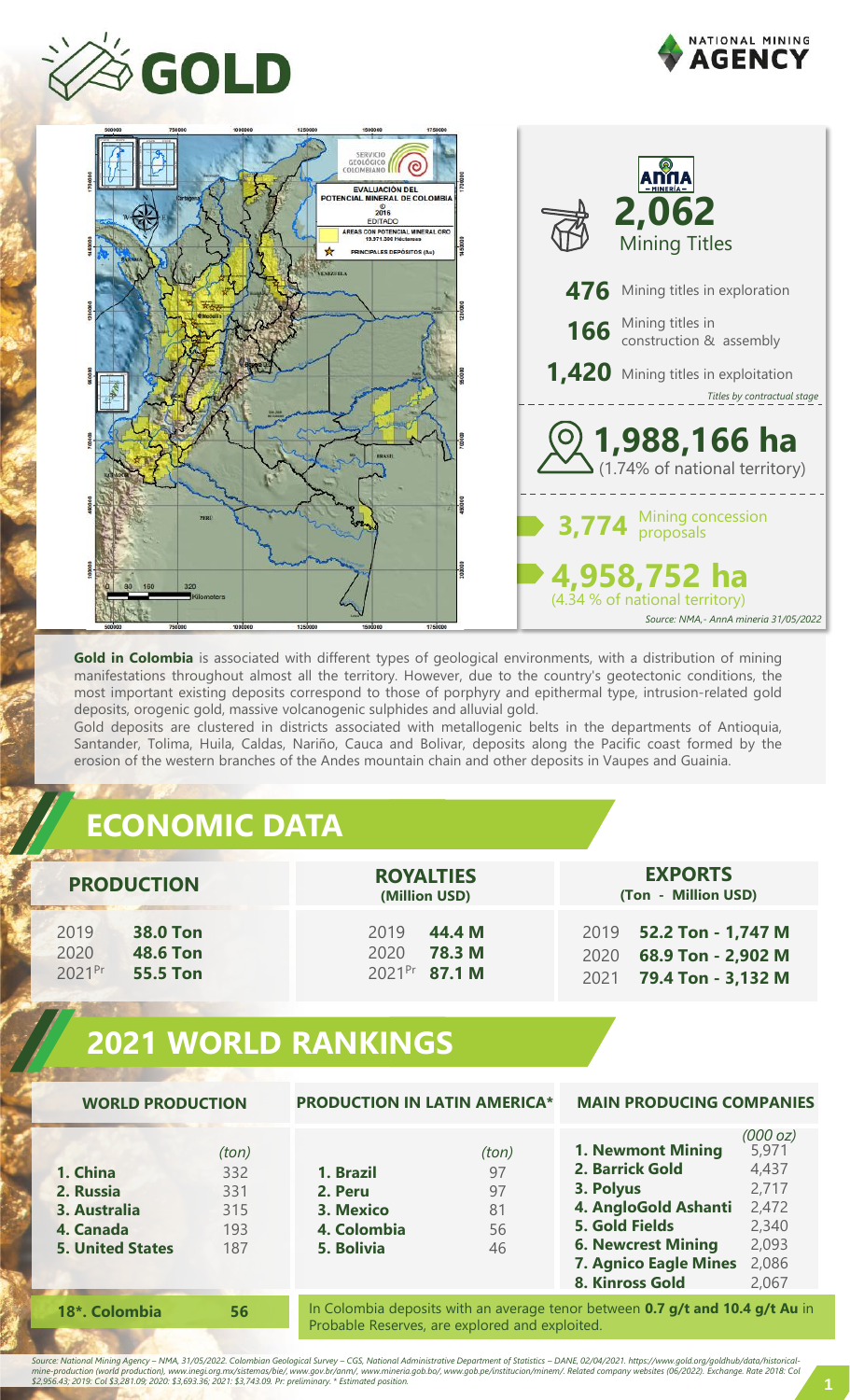

# **ECONOMIC DATA**

#### 1,248.99 1,257.56 1,269.23 1,392.50 1,770.25 1,799.63 **1000 1100 1200 1300 1400 1500 1600 1700 1800 1900 2016 2017 2018 2019 2020 2021** USD

### **Average price in the last 6 years USD/Troy Oz**



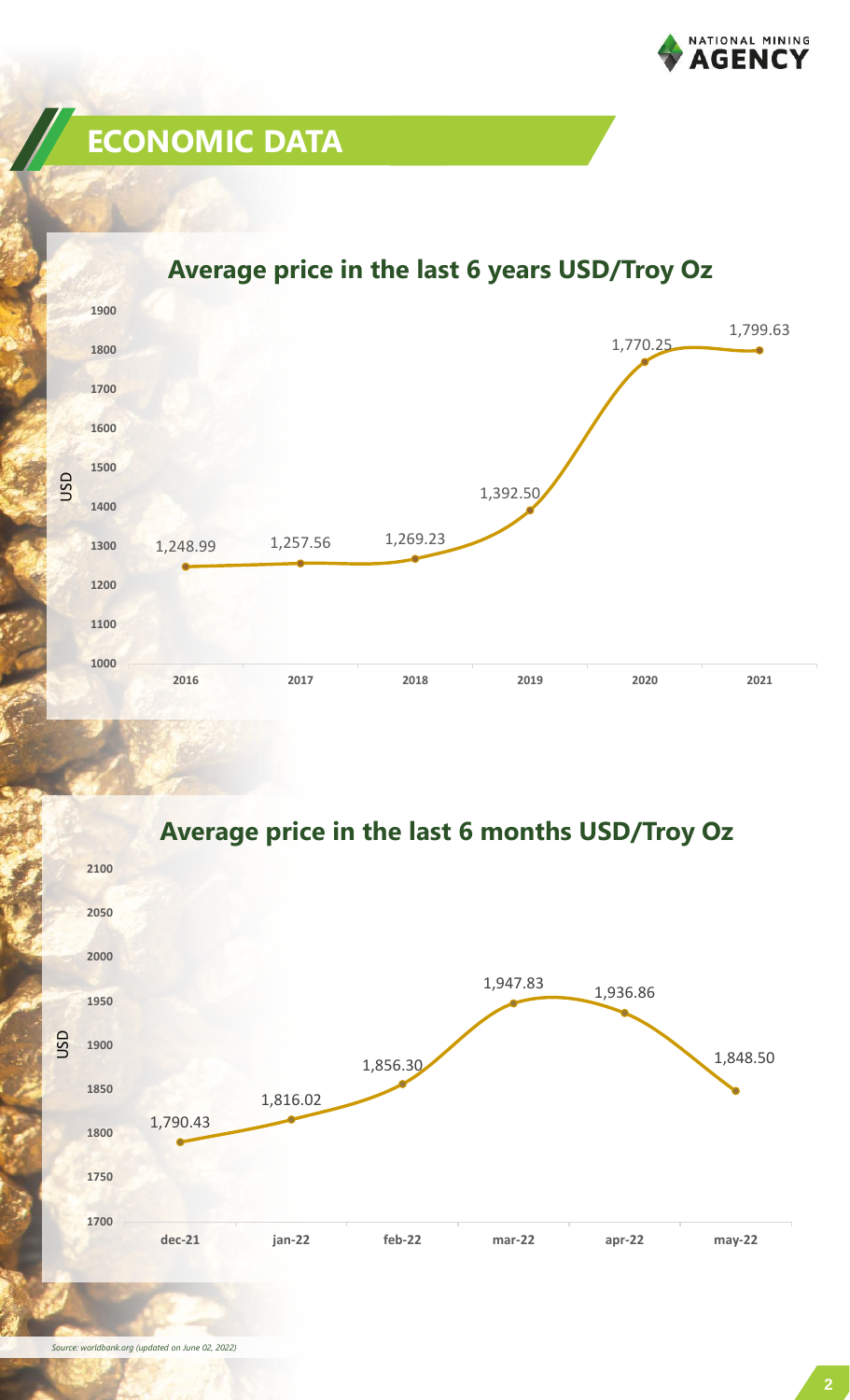

## **MAIN PROJECTS WITH RESOURCE AND RESERVE REPORTS UNDER INTERNATIONAL STANDARDS**

| Company                                                                               | Project                    | <b>Minerals</b>                  | Standard      |
|---------------------------------------------------------------------------------------|----------------------------|----------------------------------|---------------|
| AngloGold Ashanti                                                                     | Ouebradona                 | Gold and copper                  | <b>SAMREC</b> |
| AngloGold Ashanti                                                                     | La Colosa                  | Gold                             | <b>JORC</b>   |
| Antioquia Gold Inc.                                                                   | Cisneros                   | Gold                             | NI 43-101     |
| Aris Gold Corporation.                                                                | Marmato                    | Gold and silver                  | NI 43-101     |
| Atico Mining Corporation.                                                             | El Roble                   | Gold and copper                  | NI 43-101     |
| Batero Gold Corp.                                                                     | Quinchia (La Cumbre)       | Gold                             | NI 43-101     |
| <b>B2Gold Corp.</b>                                                                   | Gramalote                  | Gold                             | NI 43-101     |
| Cordoba Minerals Corp.                                                                | San Matias                 | Gold and copper                  | NI 43-101     |
| <b>GCM Mining Corp.</b>                                                               | Segovia                    | Gold, silver, zinc and<br>lead   | NI 43-101     |
| Goldmining Inc.                                                                       | La Mina                    | Gold and copper                  | NI 43-101     |
| Goldmining Inc.                                                                       | Titiribi                   | Gold and copper                  | NI 43-101     |
| Goldmining Inc.                                                                       | Yarumalito                 | Gold and copper                  | NI 43-101     |
| Mineros S.A.                                                                          | <b>Operacion Aluvial</b>   | Gold                             | NI 43-101     |
| Miraflores Cia Minera S.A.S.<br>(Los Cerros Limited)<br>Sociedad Minera de Santander- | Quinchia Gold (Miraflores) | Gold                             | <b>JORC</b>   |
| MINESA (Mubadala Investment<br>Company)                                               | Soto Norte                 | Gold and copper                  | <b>JORC</b>   |
| Soma Gold Corp.                                                                       | El Bagre and Nechi         | Gold                             | NI 43-101     |
| Zijin-Continental Gold Limited.                                                       | <b>Buritica</b>            | Gold, silver, zinc and<br>copper | NI 43-101     |

| <b>Main projects in exploitation 2021</b> |                          |                             |  |
|-------------------------------------------|--------------------------|-----------------------------|--|
| <b>Company</b>                            | <b>Project</b>           | <b>Production 2021 (oz)</b> |  |
| <b>GCM Mining Corp.</b>                   | Segovia                  | 206,389                     |  |
| Zijin-Continental Gold Limited            | <b>Buritica</b>          | 196,312                     |  |
| Mineros S.A.                              | <b>Operacion Aluvial</b> | 73,129                      |  |
| Antioquia Gold Inc.                       | Cisneros                 | 37,855                      |  |
| Aris Gold Corporation.                    | Cisneros                 | 26,830                      |  |
| Soma Gold Corp.                           | El Bagre and Nechi       | 18,000                      |  |
| Atico Mining Corporation.                 | El Roble                 | 11,016                      |  |